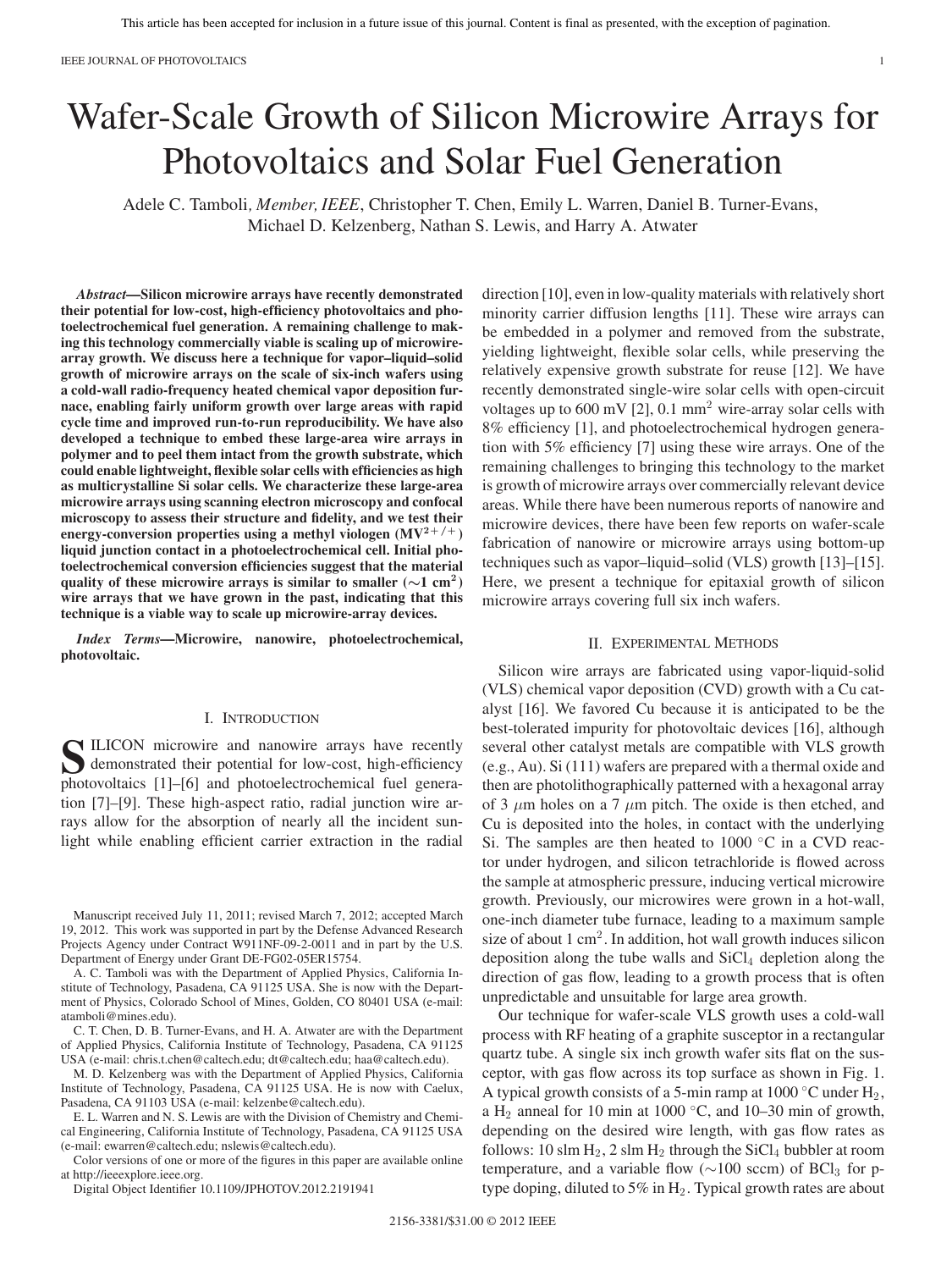

Fig. 1. Diagram of the reactor used for large-area microwire array growth.

 $3-5 \mu$ m/min, depending on the precise growth conditions. Growth samples are cooled to 700  $\degree$ C under H<sub>2</sub> over the course of 15 min so that any Cu in the wires diffuses to the surface, where it can later be removed by a chemical etch. Sample loading and unloading occurs at room temperature.

The energy-conversion properties of these microwire arrays were tested using a liquid junction contact to measure external quantum efficiency, as discussed in [17]. This technique allows us to rapidly evaluate relative material quality in wire arrays as it relates to photovoltaic efficiency, since the liquid junction forms a Schottky junction with p-type Si wires. Samples with areas of  $0.05-0.1$  cm<sup>2</sup> were cleaved from several wafers, and a partial polymer infill (PDMS) was performed on some pieces to minimize shunting through the wire base and the heavily doped substrate [8]. The photoelectrochemical performance of the arrays was evaluated using a methyl viologen redox couple under 808 nm illumination. Electrodes were fabricated by contacting the back of each sample with Ga/In eutectic and sealing with epoxy. Electrochemistry was performed using 50 mM of  $MV^{2+/+}$  in a pH 2.9 phthalate buffer with 0.5 M of  $K_2SO_4$  as a supporting electrolyte.

## III. RESULTS

Because of the cold-wall nature of this growth procedure, Si is deposited only on the wafer and susceptor, leading to reduced SiCl<sup>4</sup> depletion between the front and back edges of the wafer, and thus to more uniform growth across larger areas. Additionally, the growth conditions are more stable from run to run, since the quartz process tube does not become coated with Si, which would change the gas flow and heating dynamics. In this way, we have been able to grow Si microwires over full six inch wafers, as shown in Fig. 2. A typical growth has a cycle time of less than 1 h from loading to unloading and produces  $\sim$ 100  $\mu$ m-long wires with a 30-min growth phase. This growth technique is reliable and reproducible: At the laboratory scale, we have produced more than a square meter of wire array material to date, demonstrating the potential applicability of this technology for photovoltaic manufacturing.

# *A. Structural Characterization*

Microwire arrays were characterized using scanning electron microscopy (SEM) and confocal microscopy to determine their structural quality, including wire fidelity, height, and variation



Fig. 2. Photograph of a six-inch wafer covered in Si microwires (left) and SEM image of these wires (right). The wafer was cleaved to enable imaging of wires near its center.



Fig. 3. Confocal microscopy of microwire arrays. (a) and (b) Two different angles of view of the same scan area. (c) Histogram showing distribution of wire heights in a typical wire array section  $170 \times 170 \,\mu$ m in area. The average height in this case is 59.7  $\mu$ m, with a standard deviation of 1.4  $\mu$ m. (d) Wire height for different locations along a wafer, with gas flow during growth indicated by an arrow. Height values represent averages, and error bars represent standard deviations calculated from histograms such as that shown in image (c) over  $170 \times$  $170 \mu m$  areas.

across each wafer. A typical wire array sample is shown in crosssectional SEM in Fig. 2. As this image shows, the wires are vertically oriented with a very high fidelity, and the wire height is fairly uniform over the area pictured. Confocal microscopy was also used to study wire array geometry, as it allows for rapid screening of arbitrary points on a large wafer, without requiring the wafer to be cleaved. Topography maps were formed by reflective laser-scanning confocal microscopy using 488 nm illumination through a  $50\times$  objective with a numerical aperture of 0.95, enabling lateral feature resolution of ∼350 nm. This technique allows the arrays to be visualized as a 3-D model using software. Typical confocal microscope images of a wire array are shown in Fig. 3(a) and (b), which display the same image from two different perspectives. Fig. 3(c) shows a histogram of wire heights, in microns, over the scanned area shown in the images ( $170 \times 170 \mu$ m). Wire heights were mapped across the wafer area by acquiring similar images and histograms at preset locations. Fig. 3(d) shows a plot of average wire heights, which is measured over  $170 \times 170 \mu m$  regions, as a function of distance along a wafer from front to back with regard to the gas flow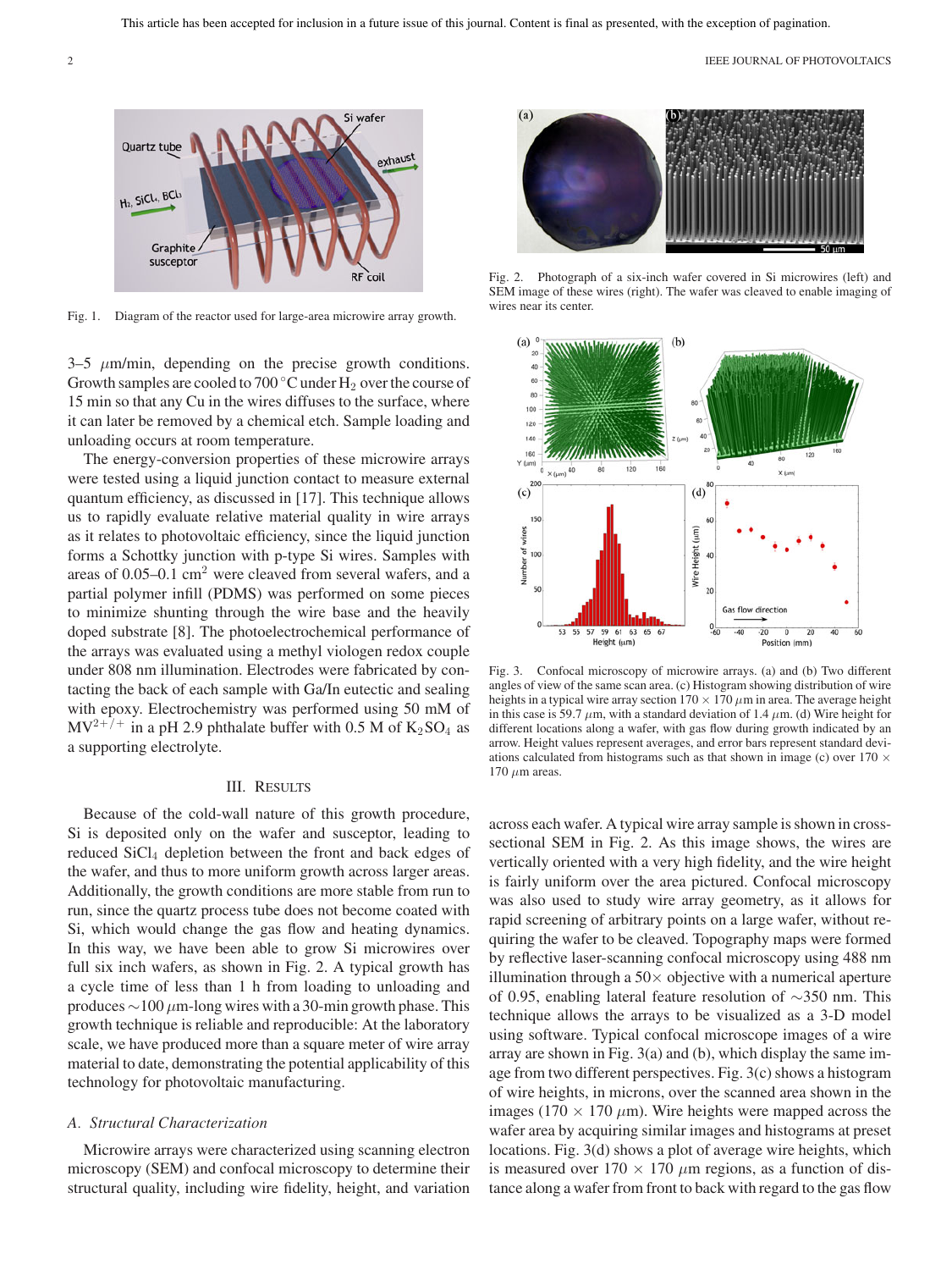

Fig. 4. (a) Schematic of a photoelectrochemical testing setup for wire array electrodes. The counter electrode (CE), working electrode (WE), and reference electrode (RE) are labeled. (b) External quantum yield versus solution potential for an electrode partially embedded in PDMS to prevent shunting. The curve is shown before and after correcting for resistance losses in the solution. Also shown (gray) is the electrochemical performance of the same electrode with the wires scraped off, showing the minimal contribution of the substrate.

direction during growth. These points were taken along the center line of the wafer. This graph shows that wire height varies with spatial location on this wafer, with the fastest growth occurring on the front end of the wafer and the slowest growth near the back edge. This effect is caused by depletion of  $SiCl<sub>4</sub>$  as silicon is deposited on the wafer and susceptor, and could be minimized by proper choice of susceptor angle, wafer rotation, or modifications to the gas injection, although these variables have not been investigated in this study. There is a slight dip in wire height at the center of the wafer, which is observed in small samples as well, and is caused by increased  $SiCl<sub>4</sub>$  availability near the edges compared with in the center, where it is locally depleted by nearby Cu reservoirs. Wire height also varies slightly within a given region on the wafer, and this height variation is larger for these samples than for smaller samples because it is more difficult to maintain uniform photolithography over a full wafer than over a small piece of material, resulting in nonuniform Cu droplet size. This nonuniform Cu size results in wires with slightly varying diameters, and thus different growth rates. Better standardization could be achieved using commercial rather than research grade photolithography equipment.

#### *B. Photoelectrochemical Characterization*

The external quantum yield under 60 mW cm<sup>−</sup><sup>2</sup> monochromatic 808 nm illumination is plotted as a function of electrode potential for a typical wire array photoelectrode in contact with methyl viologen (see Fig. 4). This illumination intensity was chosen because it provides similar above-bandgap photon flux to the AM 1.5G solar spectrum, which could not be simulated due to strong electrolyte absorption at other wavelengths. The curves show EQY for the same electrode before and after correcting for resistance losses in the solution. Also shown is the EQY curve for the same electrode after the wires have been scraped off, showing the negligible contribution from the heavily doped substrate. The energy-conversion properties of the wire array are good, with a high open-circuit voltage of 400 mV and an overall efficiency of 2.3% in this geometry, which is only slightly lower than the best devices that we reported previ-



Fig. 5. Photograph of a polymer-embedded microwire array.

ously ([17], 3.6% efficiency). Wire arrays similar to those yielding 3.6% efficiency previously reported [17] in these Schottkyjunction-based photoelectrochemical measurements have been used to fabricate solid-state photovoltaic devices with efficiencies of 8% [1]. The main reason for the discrepancy between the current samples and those measured previously is doping. Single-wire four-point *I*–*V* measurements indicated that these wires are doped at  $2 \times 10^{18}$  cm<sup>-3</sup> (p-type), which is sufficiently high to cause dopant-induced lifetime degradation and thus limit wire performance.

# *C. Removal From the Substrate*

We have developed a technique to embed these wafer-scale arrays of wires in polymer and peel them off the substrate, indicating that this aspect of the technology can also be scaled up. PDMS is spun onto the wire arrays using a previously established process [12]. Wafers are then transferred into a homebuilt peel-off tool, which consists of a vacuum chuck stage and a motorized, spring-loaded razor blade spanning the length of the wafer, which travels along the surface of the wafer to sever the wire/PDMS composite from the substrate. The wafer is left with the patterned oxide intact, and can be reused for wire growth after chemical cleaning and electroplating copper into the holes [12]. Fig. 5 shows a photograph of a polymerembedded microwire array after it has been removed from the substrate.

## IV. CONCLUSION

In conclusion, we have scaled up the growth of Si microwire arrays to six inch wafers using the VLS technique. These wire arrays maintain the structural quality of previously reported wire arrays grown on a smaller scale, and have suitable fidelity for photovoltaic applications. These wires also demonstrate good energy-conversion properties under photoelectrochemical testing, further illustrating the viability of microwire-array solar cells as a future photovoltaic technology.

#### **ACKNOWLEDGMENTS**

The authors would like to thank A. Leenheer for assistance with confocal microscopy measurements. Facilities for wafer preparation were provided by the Kavli Nanoscience Institute